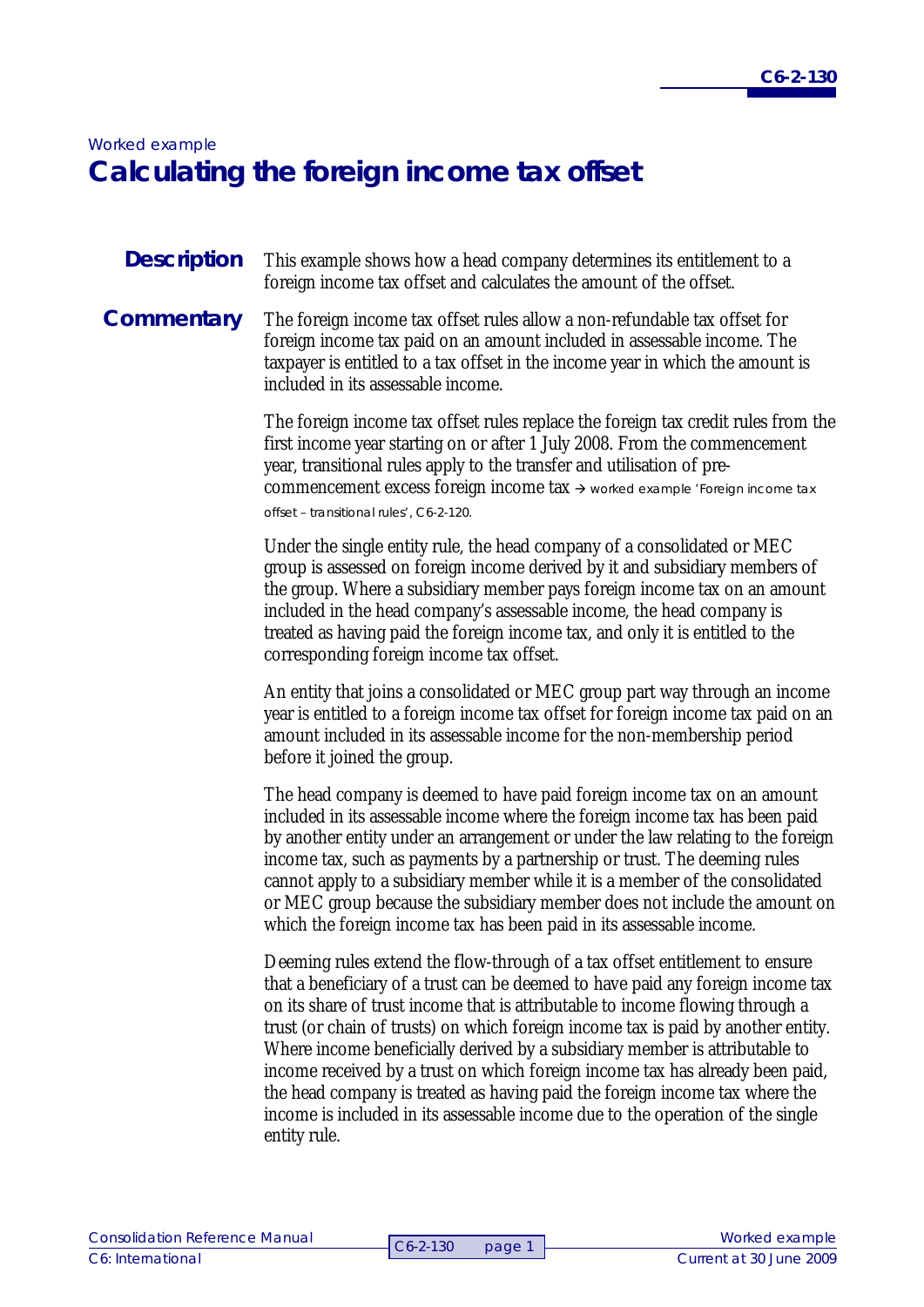## **Example**

HCo is the head company of a consolidated group, which has two subsidiary members, ACo and BCo, at the start of the 2009-10 income year. Facts

ACo holds a 50% interest in a partnership that earns foreign income.

BCo is one of two beneficiaries of a trust that has shares in a foreign company, FCo. Both beneficiaries have equal entitlement to income and capital of the trust but the other beneficiary is not a subsidiary member of the HCo consolidated group.

In the income year beginning 1 July 2009, the following transactions occur:

- The partnership in which ACo is a partner earns \$1,000 of net partnership income on which it pays \$200 foreign income tax.
- FCo pays a dividend of \$6,000 to the trust and deducts \$900 withholding tax, leaving a net distribution of \$5,100. The trust distributes \$2,550 to BCo.

On 1 January 2010, HCo acquires all the membership interests in CCo (which has the same income year as HCo).

CCo derives \$10,000 of foreign income in the non-membership period from 1 July 2009 to 31 December 2009. In May 2010, CCo pays foreign income tax of \$2,500 on this amount of foreign income.

Neither HCo nor CCo has any pre-commencement excess foreign income tax from previous income years.

Under the single entity rule, HCo includes the income of the subsidiary members in its assessable income. Under the foreign income tax offset rules, the amount included in assessable income is the grossed-up amount: that is, the amount before the payment of foreign income tax. **Calculation** 

For the year ending 30 June 2010, HCo's assessable income will include:

ACo's share of the partnership's income: \$500 (grossed-up amount)

BCo's distribution from the trust: \$3,000 (grossed-up amount)

CCo joined the group part way through the income year and treats the nonmembership period from 1 July 2009 to 31 December 2009 as an income year. CCo's assessable income includes \$10,000 of foreign income.

These grossed-up amounts are the double-taxed amounts for the purposes of determining the foreign income tax offset entitlement.

### **Foreign income tax offset entitlement**

HCo will be deemed to have paid the foreign income tax paid by the partnership on the income included in HCo's assessable income: that is, \$100 (being a 50% share of tax paid by the partnership).